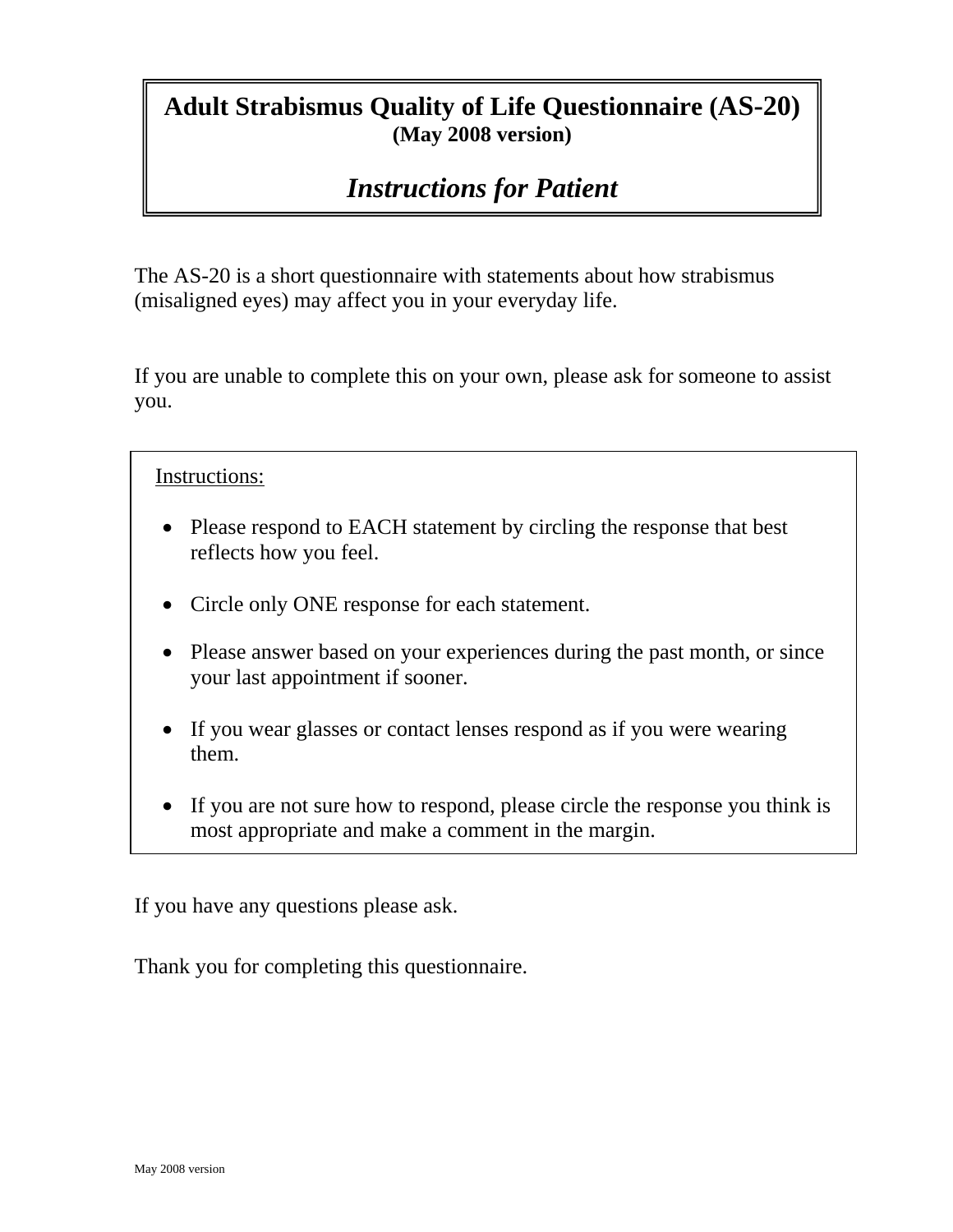| Name: | ate <sup>.</sup> |
|-------|------------------|
|       | __               |

# **1) I worry about what people will think about my eyes**

| ----<br>. | $\sim$<br>nes.<br>ຼ | TWH | <b>277</b><br>A<br>. .<br>. |
|-----------|---------------------|-----|-----------------------------|
|-----------|---------------------|-----|-----------------------------|

# **2) I feel that people are thinking about my eyes even when they don't say anything**

| 7 IVII<br>◡<br>$\sim$<br>.<br>∼<br>1.117 |
|------------------------------------------|
|------------------------------------------|

# **3) I feel uncomfortable when people are looking at me because of my eyes**

|  | ◡ | $1$ and $21$ | $\sim$ $\sim$ $\sim$ $\sim$<br>ues | 1 W 11 | v<br>W<br>- |
|--|---|--------------|------------------------------------|--------|-------------|
|--|---|--------------|------------------------------------|--------|-------------|

# **4) I wonder what people are thinking when they are looking at me because of my eyes**

|--|

# **5) People don't give me opportunities because of my eyes**

| ~ oro!⊤<br>ımes<br>ver:<br>۰ρ.<br>$\sim$ $\sim$<br>–<br>1011<br>raici<br>◡<br>$\cdots$ |
|----------------------------------------------------------------------------------------|
|----------------------------------------------------------------------------------------|

# **6) I am self conscious about my eyes**

| karely<br>Sometimes<br>ways<br>Never<br>tten<br><b>AAA</b> VV |
|---------------------------------------------------------------|
|---------------------------------------------------------------|

# **7) People avoid looking at me because of my eyes**

| - -<br>20400127<br>1mes<br>◝<br>$V$ $F$<br>. –<br>W<br><b>INGLET</b><br>-<br>1 W 11<br>u<br>ч.<br><b>V.D</b> |  |
|--------------------------------------------------------------------------------------------------------------|--|
|--------------------------------------------------------------------------------------------------------------|--|

### **8) I feel inferior to others because of my eyes**

| ∠arelv<br>sometimes<br><b>IWAVS</b><br>$4$ $P$ $V$ $P$ $r$<br>rten<br>◝<br>Nater<br>◥◡<br>$\cdot$ u<br><b>Y</b> D<br>ັ |
|------------------------------------------------------------------------------------------------------------------------|
|------------------------------------------------------------------------------------------------------------------------|

# **9) People react differently to me because of my eyes**

| $N$ $\alpha V$ $\alpha r$ | arely<br>71 I<br>$\ddotsc$ | etimes<br>. 16 | )tt≏n<br>TICII | $\cdots$<br>$\mathbf{v}$<br>$\mathbf{L}$<br>–<br>. |
|---------------------------|----------------------------|----------------|----------------|----------------------------------------------------|
|---------------------------|----------------------------|----------------|----------------|----------------------------------------------------|

# **10) I find it hard to initiate contact with people I don't know because of my eyes**

|  | $\sqrt{\rho V \rho r}$<br>ືີ | ገተሳ<br>raci | ometimes | tten | lways<br>. I W 2 |  |
|--|------------------------------|-------------|----------|------|------------------|--|
|--|------------------------------|-------------|----------|------|------------------|--|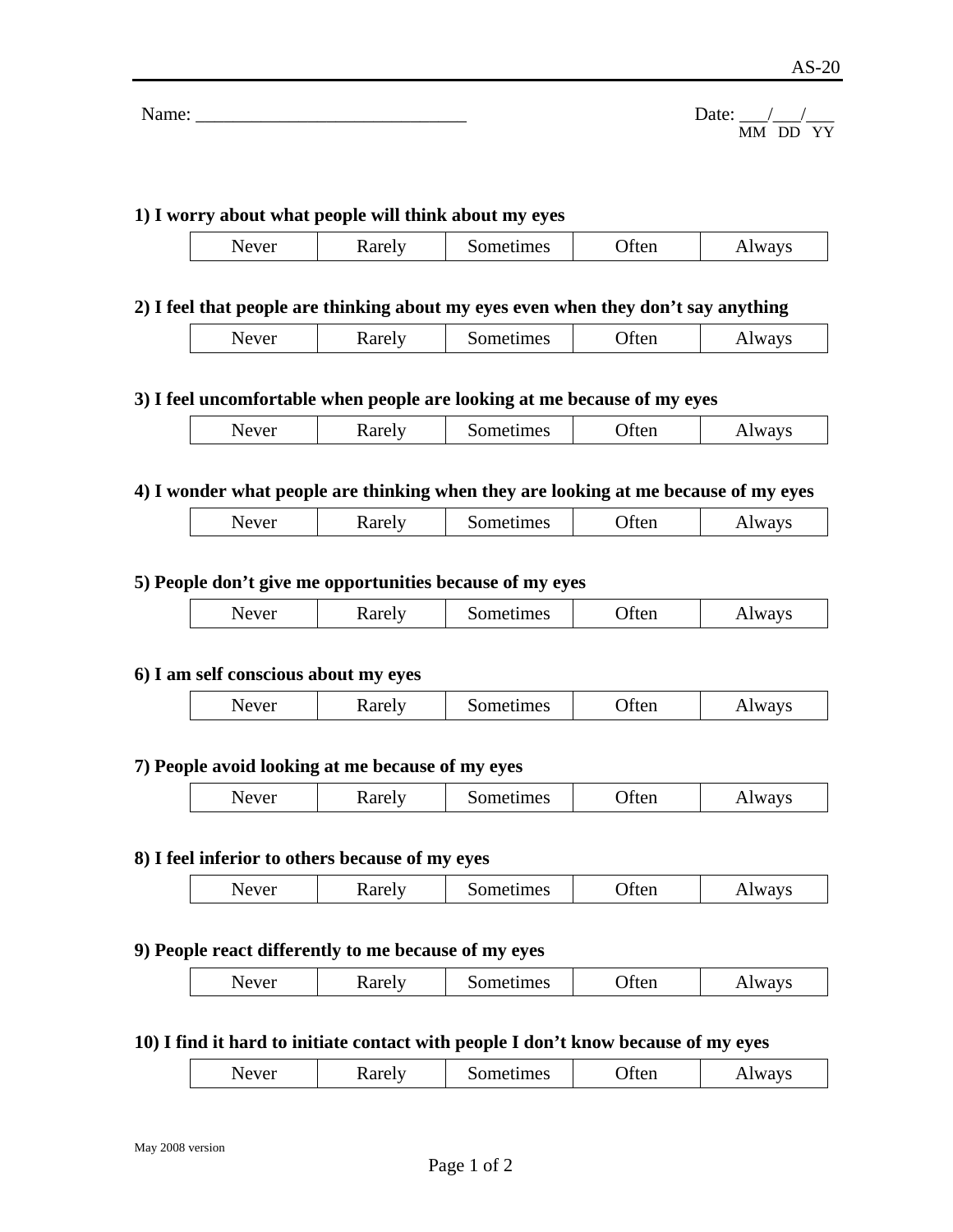| Date: |          |  |
|-------|----------|--|
|       | MM DD YY |  |

## **11) I cover or close one eye to see things better**

Name: \_\_\_\_\_\_\_\_\_\_\_\_\_\_\_\_\_\_\_\_\_\_\_\_\_\_\_\_ Date: \_\_\_/\_\_\_/\_\_\_

| r<br>◡<br>$\sim$ and $\sim$ | $-2200$<br>nes | TWH | л.<br>- |
|-----------------------------|----------------|-----|---------|
|-----------------------------|----------------|-----|---------|

## **12) I avoid reading because of my eyes**

| $\sim$ $\sim$<br>I٧<br>ues<br>A.<br>TWH<br>`V⊥<br>P<br>****<br>ຼ<br>$\sim$ $\sim$ $\sim$ $\sim$ |
|-------------------------------------------------------------------------------------------------|
|-------------------------------------------------------------------------------------------------|

# **13) I stop doing things because my eyes make it difficult to concentrate**

| Never | karely | ometimes | tten | <b>lways</b> |
|-------|--------|----------|------|--------------|
|       |        |          |      |              |

# **14) I have problems with depth perception**

| ັ | ---- | maaa<br>nes | 1 W 11<br>---- | A.<br>VS.<br>1.11 |
|---|------|-------------|----------------|-------------------|
|   |      |             |                |                   |

# **15) My eyes feel strained**

| $N$ $\Delta V$ $\Delta$ | <b>Rarely</b> | ometimes | τeτ | vavs |
|-------------------------|---------------|----------|-----|------|
| ◡                       |               | ຼ        | TMI | W    |
|                         |               |          |     |      |

## **16) I have problems reading because of my eye condition**

| 27724<br>◝<br>$\eta$<br>$\mathbf{u}$ | $ -$<br>.,<br>ranci | mes<br>нен<br>יי<br>∼ | TICII | $W_{\ell}$<br>'V ⊾ |
|--------------------------------------|---------------------|-----------------------|-------|--------------------|
|--------------------------------------|---------------------|-----------------------|-------|--------------------|

### **17) I feel stressed because of my eyes**

| ⊤ا ∆۹۳ ہے<br>ometimes<br>uten<br>1 V<br>W<br>ranci<br>∼<br>. |
|--------------------------------------------------------------|
|--------------------------------------------------------------|

# **18) I worry about my eyes**

| .<br>$\cdots$<br>$    -$<br>$- - - - - -$<br>Tigil<br>ues<br>◝<br>V<br>,,,<br><br>$\mathbf{M}$<br>-<br>⊾ |
|----------------------------------------------------------------------------------------------------------|
|----------------------------------------------------------------------------------------------------------|

### **19) I can't enjoy my hobbies because of my eyes**

| . arely<br>◝<br>्र<br>◡ェ<br>ranci | Sometimes | בזי<br>1 W.H | 1 M<br>້<br>~<br>1.117 |
|-----------------------------------|-----------|--------------|------------------------|
|-----------------------------------|-----------|--------------|------------------------|

### **20) I need to take frequent breaks when reading because of my eyes**

| $\mathbf{H}$<br>mes<br>0.440<br>$- - - - -$<br>`!\<br>`V.<br>TICII<br>л.<br>◡<br>ranci<br>ຼ |  |  |  |  |  |
|---------------------------------------------------------------------------------------------|--|--|--|--|--|
|---------------------------------------------------------------------------------------------|--|--|--|--|--|